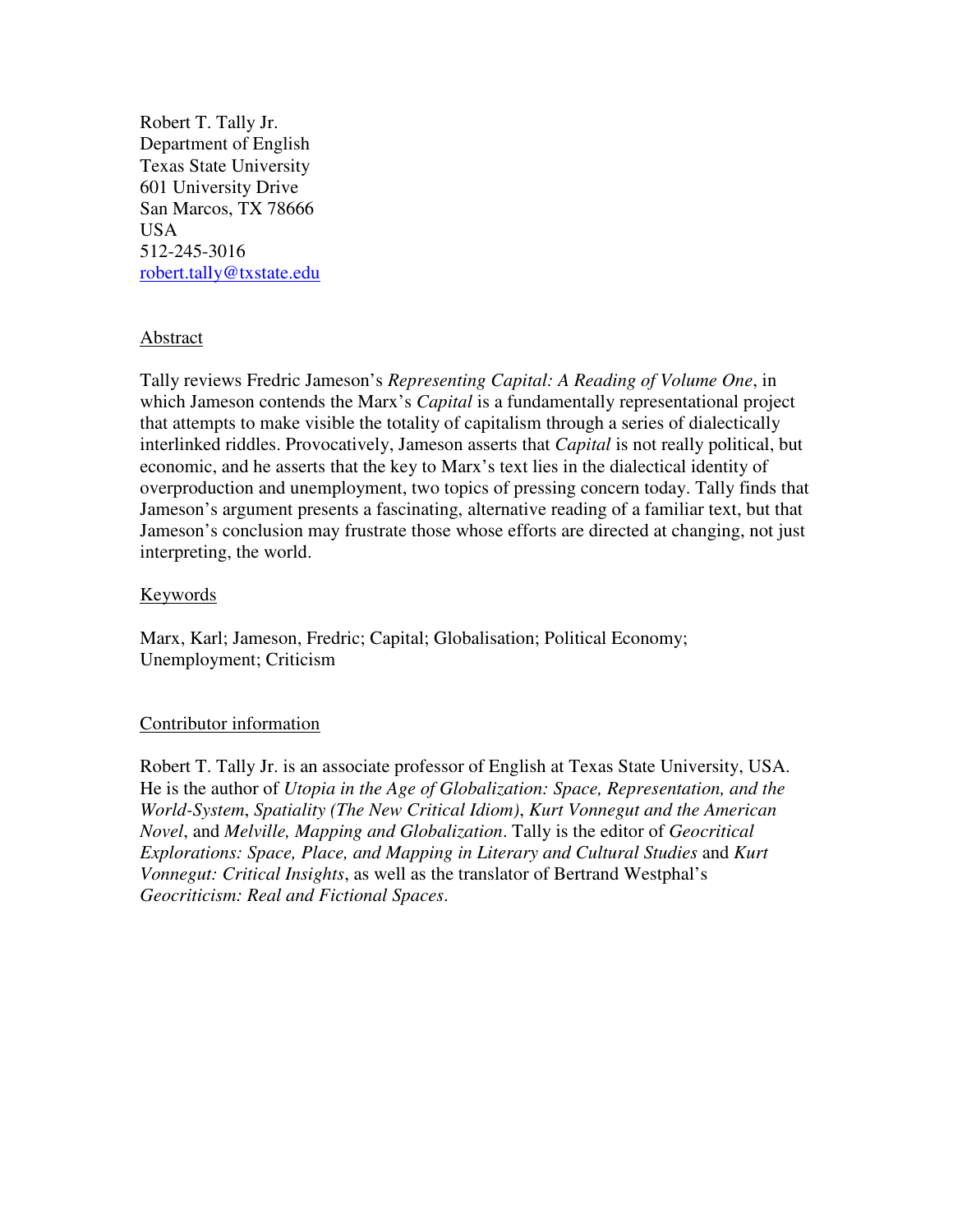#### *Representing Capital: A Reading of Volume One*

Fredric Jameson

London: Verso, 2011

In a footnote included in his 2009 *Valences of the Dialectic*, Jameson offers a brief preview of the book's contents and admits that '*Valences* is something like a *Hamlet* without the prince, insofar as it lacks the central chapter on Marx and the dialectic which was to have been expected.<sup>1</sup> That large tome comprised over 600 pages, whose contents ranged from reassessments of Sartre and Lukács to meditations on the utopian possibilities of the global production-and-distribution systems of Wal-Mart , before concluding with a nearly book-length essay in which Paul Ricoeur's *Time and Narrative* is reinvigorated when assessed using a Marxist problematic. Perhaps in search of its prince, *Valences of the Dialectic* has since been supplemented with shorter studies of Hegel's *Phenomenology of Spirit* and of Volume One of Marx's *Capital*, two texts essential to Jameson's vision of the dialectic. In *The Hegel Variations* (2010) and *Representing Capital* (2011), Jameson presents startling interpretations and elaborations of those well-known books, at once making them unfamiliar again and powerfully up-todate. In both cases, however, Jameson risks alienating some otherwise sympathetic readers, as the Hegel and Marx who emerge in Jameson's work seem rather different from their more recognizable forms in this or that Marxist tradition. Hegel, for example, comes off as a proto-poststructuralist, anticipating and parrying in advance the (only

<sup>1</sup> Jameson 2009, p. 70, note 68.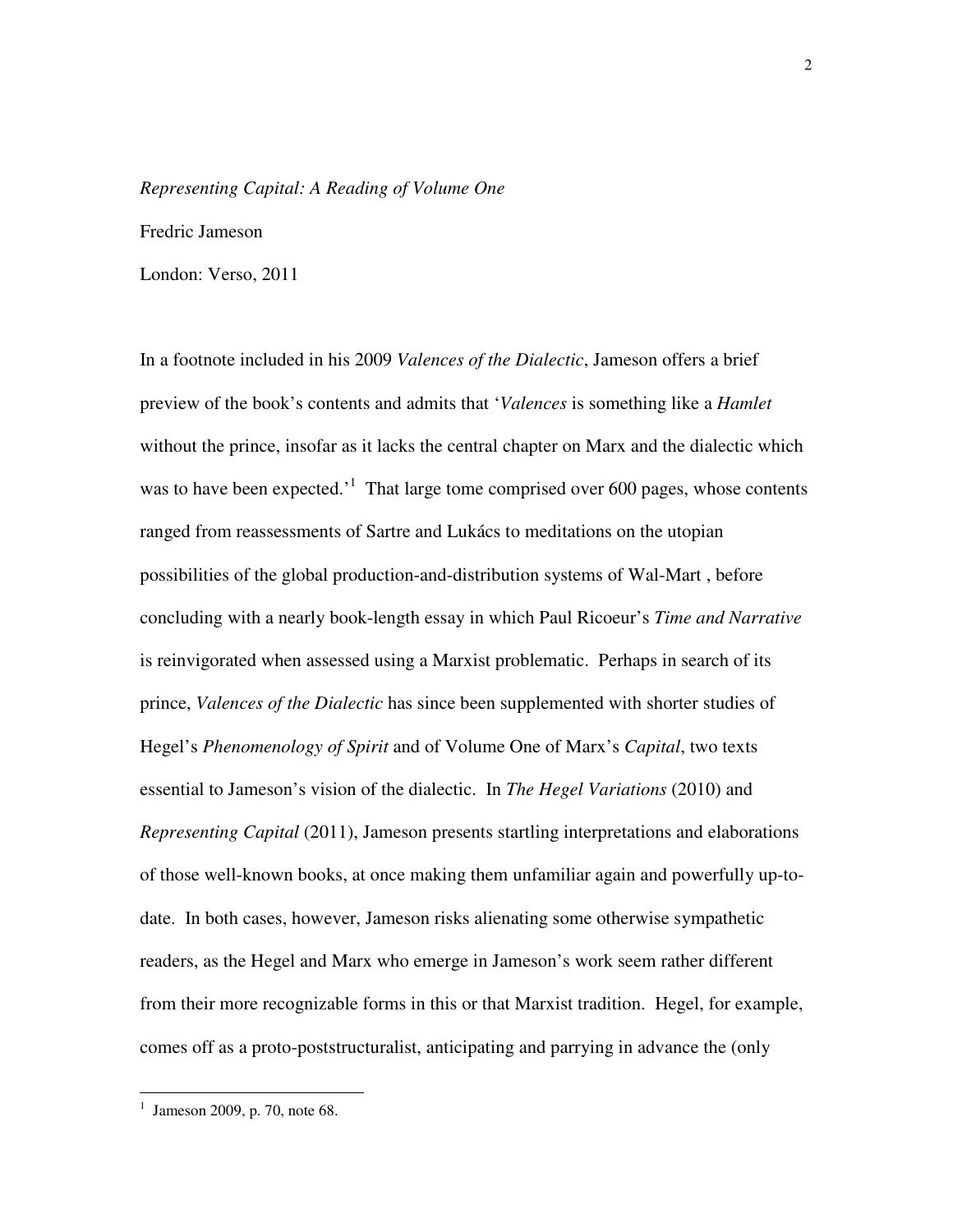apparently) anti-dialectical thought of a Derrida or Deleuze. In *Representing Capital*, one of the more astonishing assertions is that Marx, and by extension Marxism in general, has no political theory, only an economic one, and that this is right and proper. The return to Marx's *magnum opus* marks a key moment in Jamesonian thought as well, since – in this reading – his own lifelong project of theorising and analysing narrative representation turns out to be the underlying project of *Capital* itself.

 Jameson's book is not an introduction to Marx's *Capital*. Although it shares with many of his other works a pedagogical tone, and undoubtedly Jameson draws from his own seminars and lectures to produce his reading, *Representing Capital* is really an engagement with a rather familiar text. Jameson assumes that his readers are up to speed on both Volume One of *Capital* itself and the various debates within Marxism over the past century. However, and also typical of Jameson's own dialectical method, the familiar text becomes radically estranged in the course of Jameson's analysis. As far back as *Marxism and Form* (1971), Jameson had suggested that an experience of 'shock' is 'constitutive of the dialectic,' evoking 'the sickening shudder we feel in an elevator's fall or in the sudden dip of an airliner.<sup>2</sup> At such a moment, the mind becomes aware of itself and looks upon what had been previously taken for granted in completely new ways. Jameson's dialectical thinking, 'thought to the second power,'<sup>3</sup> is also his model for reading, or what he once called 'metacommentary'; this method still applies to his reading of Marx in *Representing Capital*, where Marx's famous book appears at times strange and new, replicating the processes of capitalism even as it presents them.

 2 Jameson 1971, p. 306.

 $3$  Ibid., p. 305.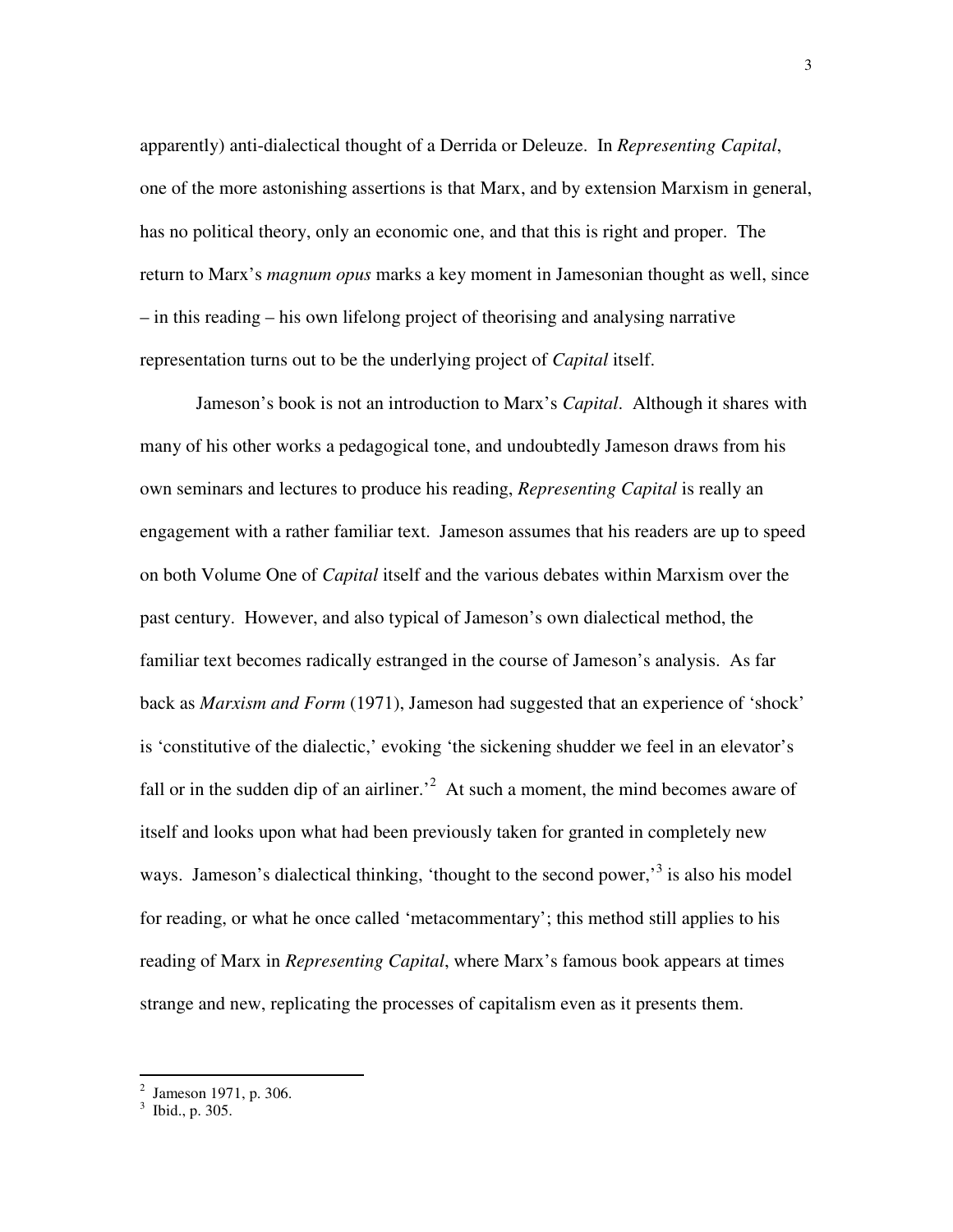Interestingly, although Marx's work informs nearly all of his own, this is the first time in Jameson's more than 50-year career that he has performed a lengthy, sustained reading of a text by Marx. As such, one approaches *Representing Capital* as both a summation and summary, the mature reflections of a leading Marxist theorist on the touchstone text of classical Marxism. However, Jameson's is less an interpretative reading of *Capital* than it is an extended and collaborative exploration of the territory as well as the map that Marx at once surveys and transforms. It is possible that Jameson or the publisher had second thoughts about calling this work a 'reading,' since the title page – but not the cover, book jacket, or catalog listing – offers the alternative subtitle: 'A Commentary on Volume One.' But, as longtime readers of Jameson will immediately recognize, all commentary is also a metacommentary, as the substance of one's interpretation also necessarily involves a consideration of one's inability to interpret.<sup>4</sup> *Representing Capital* is therefore not so much an interpretation of Marx's work as it is a dialectical examination of *Capital*'s, and capitalism's, complex machinery.

 Jameson is a literary and cultural critic, albeit one whose work has always been grounded in history, philosophy, and other disciplinary discourses, so he is perhaps correct in worrying that some readers might view this book as a 'literary' reading of *Capital*. Although Jameson's characteristic attention to form will require him to have occasional recourse to the language of literary criticism – for example, Jameson refers to Marx's penchant for chiasmus ('the weapon of criticism cannot replace the criticism of weapons') as an example of how temporality can be introduced into what is essentially an equation  $(p. 23)$  – the thrust of his argument is not literary, except insofar as he remains

<sup>4</sup> See Jameson 2007; 'Metacommentary' was originally published in 1971.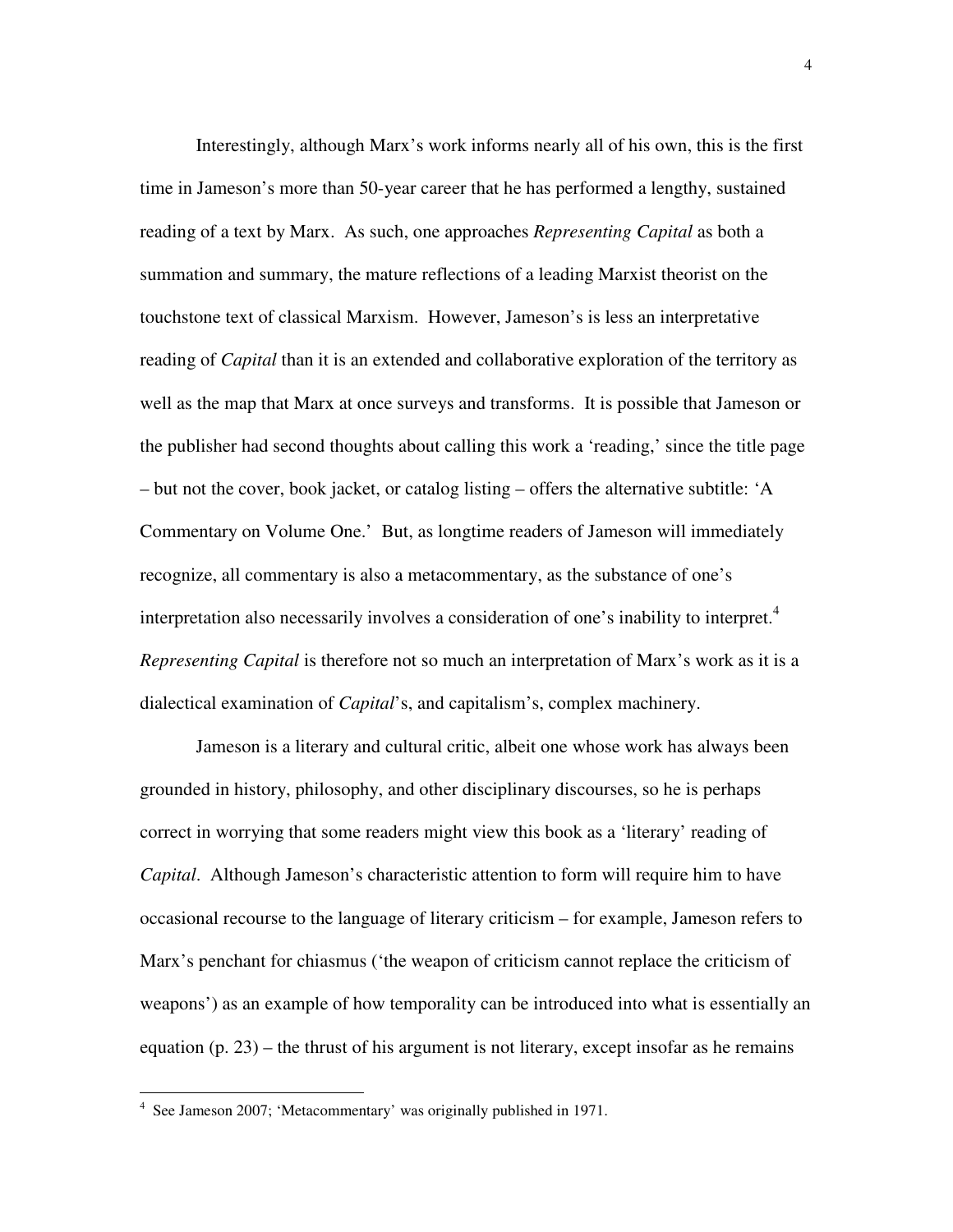interested, as does recent literary theory, in the problem of 'representation' as such. Indeed, Jameson's primary contention in his reading of *Capital*, Volume One, is that the book is fundamentally concerned with representation: how to represent capitalism in its totality. Jameson's somewhat more astonishing conclusion will be that *Capital* actually manages to do this by replicating the processes of capitalism itself, expanding by canceling out, preserving, and elevating its own puzzles until exhausting itself by reaching its own untranscendable horizon of History itself.

 In Jameson's reading, then, the project of *Capital* depends on the question Jameson has puzzled over for nearly his entire career: 'How does one map a totality?'<sup>5</sup> In his earlier works, Jameson understood narrative itself as an attempt to project a figurative system that would enable one to make sense of the social totality, if only provisionally, even as the system itself remains unrepresentably vast and bewildering. In his consideration of postmodernism, Jameson called for an 'aesthetic of cognitive mapping' as a means of combating the politically crippling inability to represent the system of late capitalism and our spatial and social positions with respect to the system as a whole.<sup>6</sup> Of course, it was never so simple as merely drawing a map; Jameson repented his use of the mapping metaphor somewhat, and he went on to admit that '"cognitive mapping" was in reality nothing but a code word for "class consciousness",' but one suited to the late capitalist world system.<sup>7</sup> Jameson's more recent work on Utopia and the dialectic have reasserted the need for a kind of cognitive mapping, <sup>8</sup> even when the spatial metaphor has

 5 See, e.g., the concluding section of *Postmodernism, or, the Cultural Logic of Late Capitalism* (1991), pp. 399–418.

 $6$  See Jameson 1991, pp. 50–4; see also, Jameson 1992.

<sup>7</sup> Jameson 1991, pp. 417–18.

<sup>8</sup> See Jameson 2005; Jameson 2009.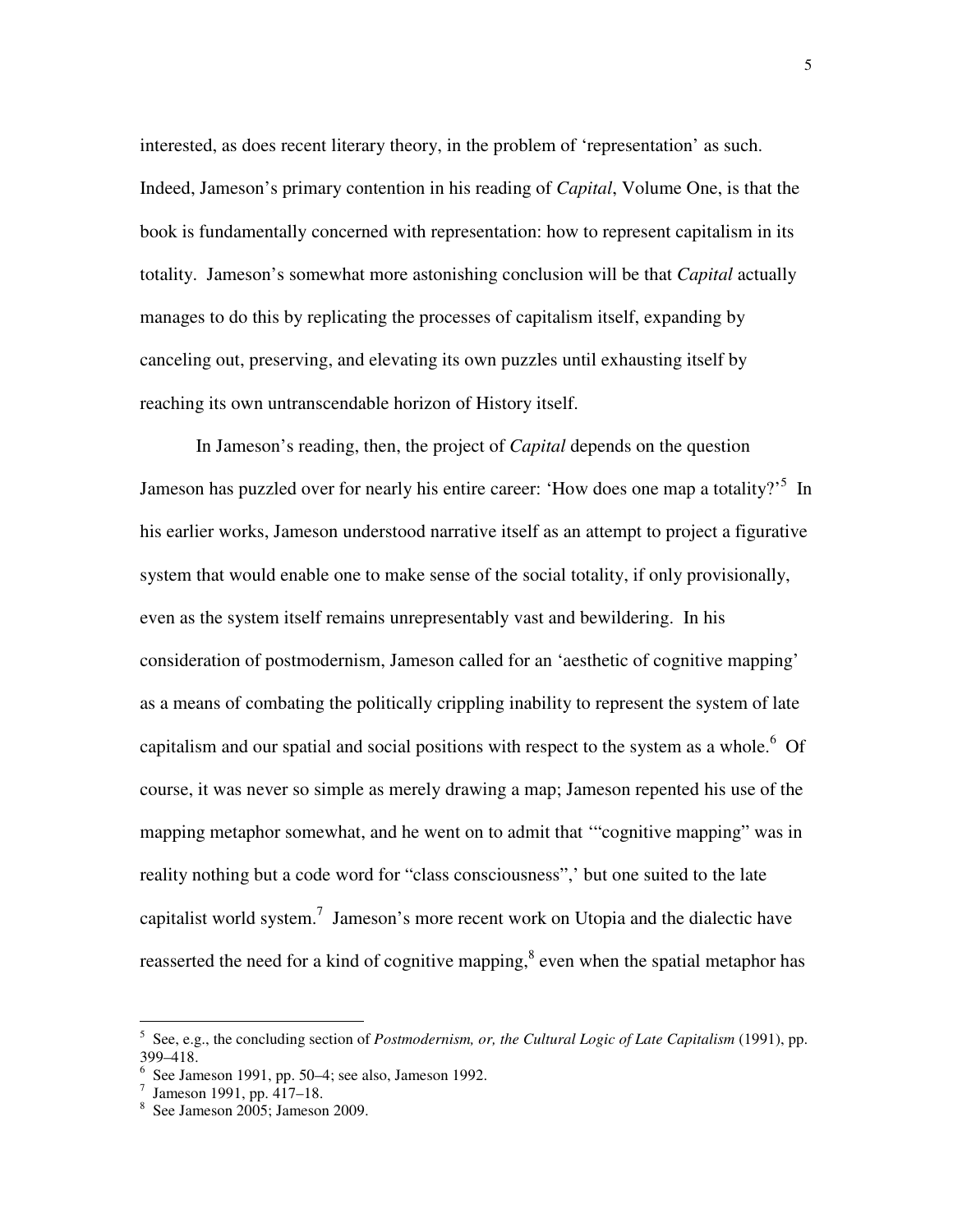not always been maintained, and one could argue that Jameson's entire critical project involves this representational dilemma.<sup>9</sup> It is perhaps not surprising, then, that Jameson finds in Marx's *Capital* a similar mapping project, in which Marx's own narration of the processes of the capitalist mode of production effectively projects a sort of cognitive mapping of the system itself.

 Among the many provocations of *Representing Capital*, Jameson announces his intention to limit himself to Volume One, taking care to drop these words and afterward referring to that volume singly as *Capital*. Jameson insists upon viewing the first volume of *Capital* as a complete work in and of itself, regardless of the subsequent volumes published by Engels or the plans laid out in the *Grundrisse* for many more parts. (In fact, as Jameson acknowledges in a footnote, Marx himself delineated his plans for a six-part study in an 1858 letter to Engels, and Roman Rosdolsky, in *The Making of Marx's 'Capital'*, identified fourteen different versions between 1857 and 1868.) Part of the reason is that Volume One is the only volume completed by Marx himself, but Jameson supplements this commonplace rationale with a bolder one: Volume One is already complete, and 'the layering of the posthumous volumes (falling rate of profit, ground rent, the multiple temporalities) are already laid in place here in as satisfactory a form as we are likely to need' (p. 2). This 'working framework' (p. 2, note 2) does not prevent Jameson from considering other writings, especially the *Grundrisse* and *A Contribution to the Critique of Political Economy*, but the first volume of *Capital* remains the principal text for the study.

<sup>&</sup>lt;sup>9</sup> See, e.g., Tally 2012, pp. 67–78.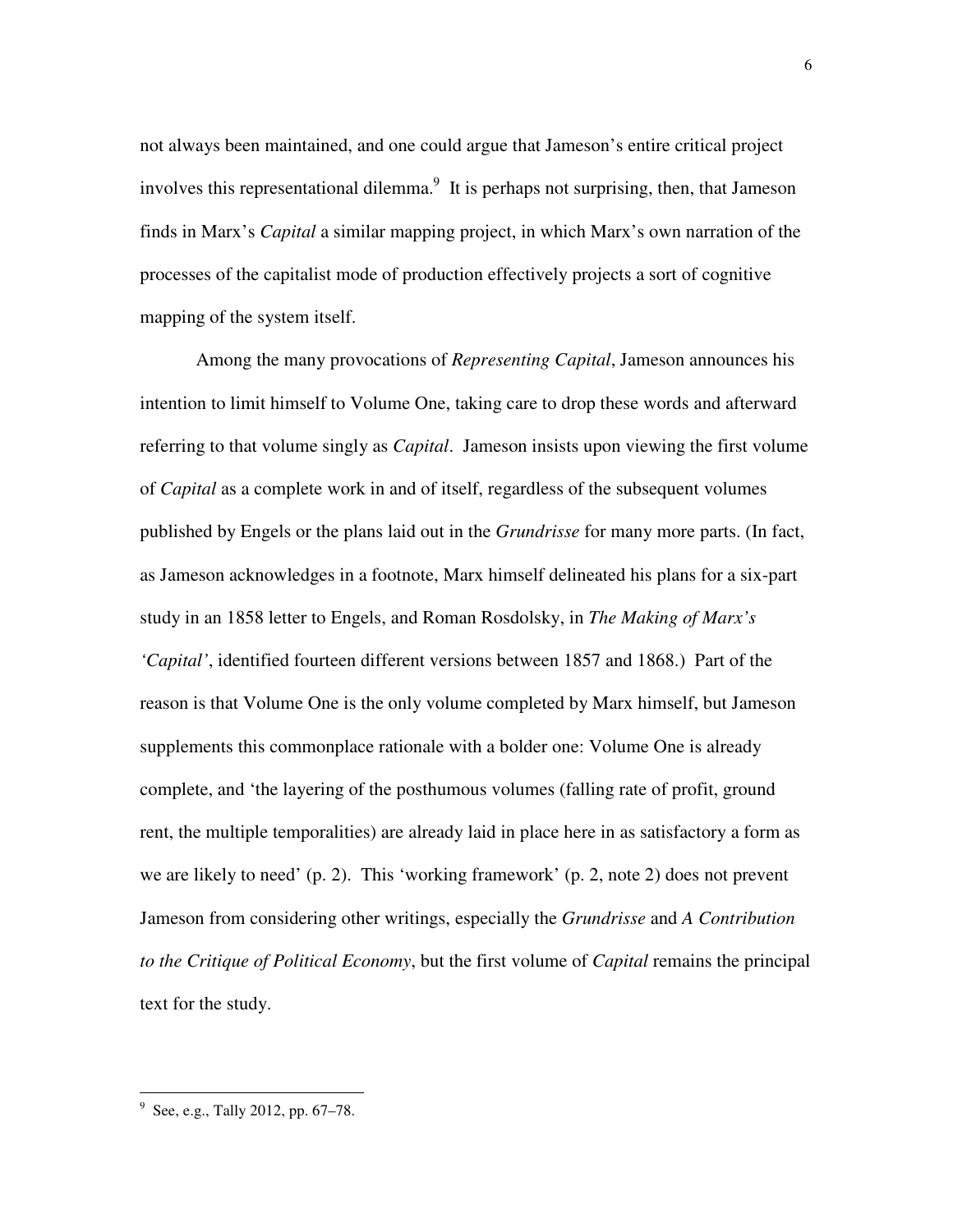More provocative, perhaps, is Jameson's assertion that Marx's *Capital* is not a political work. Jameson anticipates the outrage among many Marxists at such a claim, and he concludes his book with a chapter devoted to political considerations. In that section, Jameson distinguishes political practice, strategy and tactics, from the properly economic theory of capitalism as a system. Jameson's concern is that politics is already within the purview of that economic system, such that various political theories and practices can only ideally make things better under the capitalist mode, but can offer not alternative to that mode. In his 'Political Conclusions,' Jameson also argues against the more anarchist tradition within Marxism that focuses attention less on economic exploitation than on political domination; Jameson argues that the latter's moral or ethical emphasis 'leads to punctual revolts and acts of resistance rather than to the transformation of the mode of production as such' (p. 150). Although Jameson's adherence to the materialist categories of unemployment or exploitation allow him 'to be recommitted to the invention of a new kind of transformatory politics on a global scale' (p. 151), he does not – and for reasons related to his overall representational project, probably *cannot* – describe such a politics. In any case, Jameson maintains that *Capital* is not a book about politics, but about unemployment, which Jameson understands as 'structurally inseparable from the dynamic of accumulation and expansion which constitutes the very nature of capitalism' (p. 149).

 In the main body of his argument, Jameson approaches his reading first by dividing Marx's book into three, distinct sections to be analysed, and then by offering more general reflections on broad ideas raised in *Capital*. The six chapters of *Representing Capital* (plus an introduction and his seventh chapter, 'Political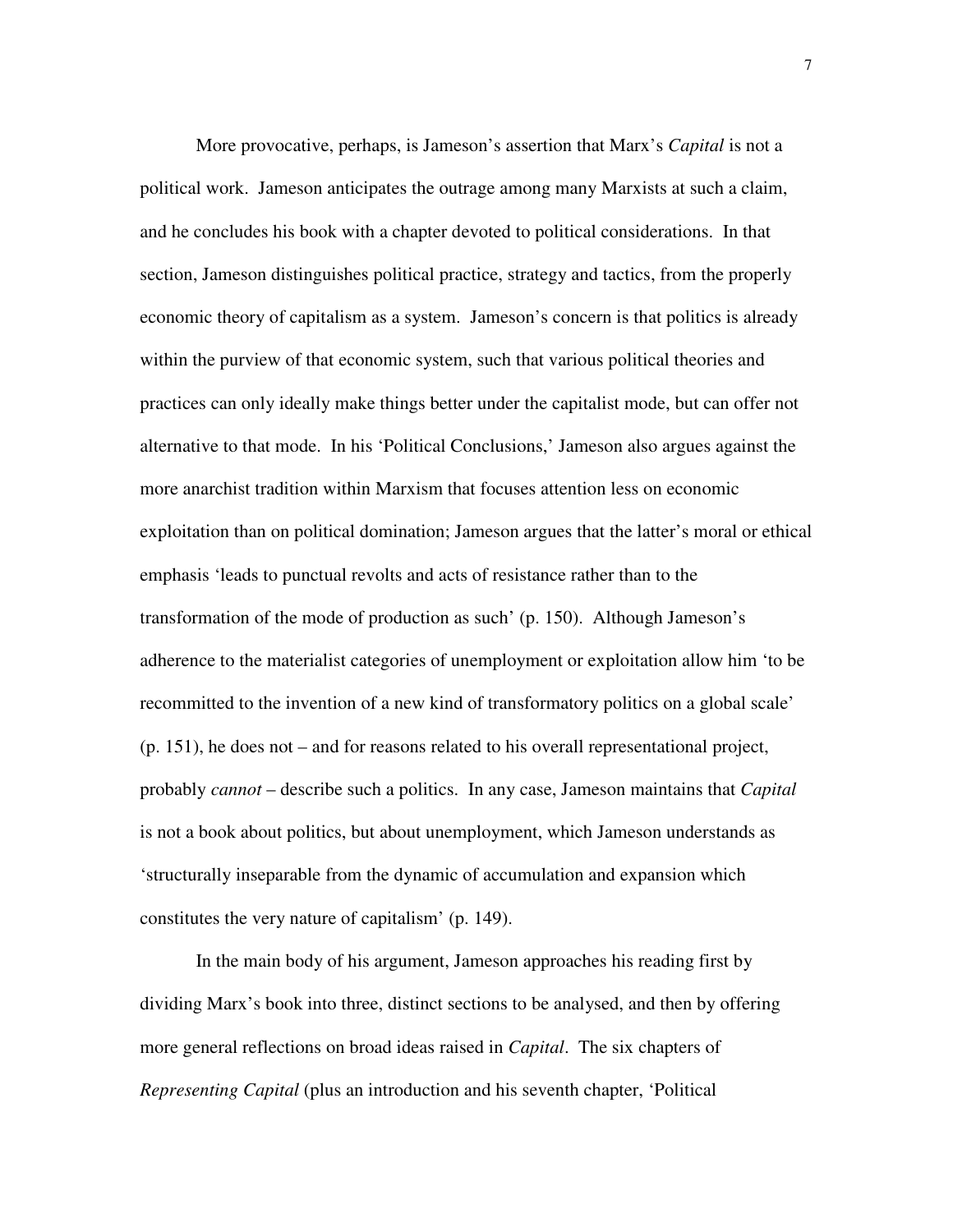Conclusions') could themselves be broken into two parts. Chapters 1, 2, and 3 form the basis for Jameson's 'reading' of *Capital*, more-or-less following the order of Marx's own text – Part One, Parts Two through Seven, and Part Eight, respectively – while Chapters 4, 5, and 6 explore other problems raised within the text and related to time, space, and the dialectic. Jameson views *Capital* as 'a series of riddles, of mysteries or paradoxes, to which at the proper moment the solution is supplied' (p. 14). Each solution, if it may be accurately so labeled, brings with it another problem, which the text in turn attempts to solve. In this way, *Capital* operates in a manner not dissimilar to that of capitalism, a system whose very success is predicated upon the crises that threaten it, and which must perpetually overcome the problems that threaten its self-destruction by expanding that very system, which of course can only present even greater problems. Capitalism is 'an infernal machine, a perpetuum mobile or unnatural miracle, whose strengths turn out to be what is most intolerable about it' (p. 146). However, in Jameson's reading, Marx's *Capital* is itself a total system, one whose function is to represent 'a peculiar machine whose evolution is (dialectically) at one with its breakdown' (p. 142). This representation is made possible, at least in part, by staging the crisis of capitalism at various levels. Ultimately, *Capital* – and hence, capitalism – is really about overproduction and unemployment, the enforced idleness and immiseration of large numbers of the population. Hence, the mode of production reproduces itself by producing unproductive subjects. As Jameson might put it, 'It's dialectical!'<sup>10</sup>

 In his reading of Marx's *magnum opus*, Jameson first suggests that we 'bracket' off the most well-known section of *Capital*, Part One, which is devoted to commodities

 $10$  Jameson 2009, pp. 50–1.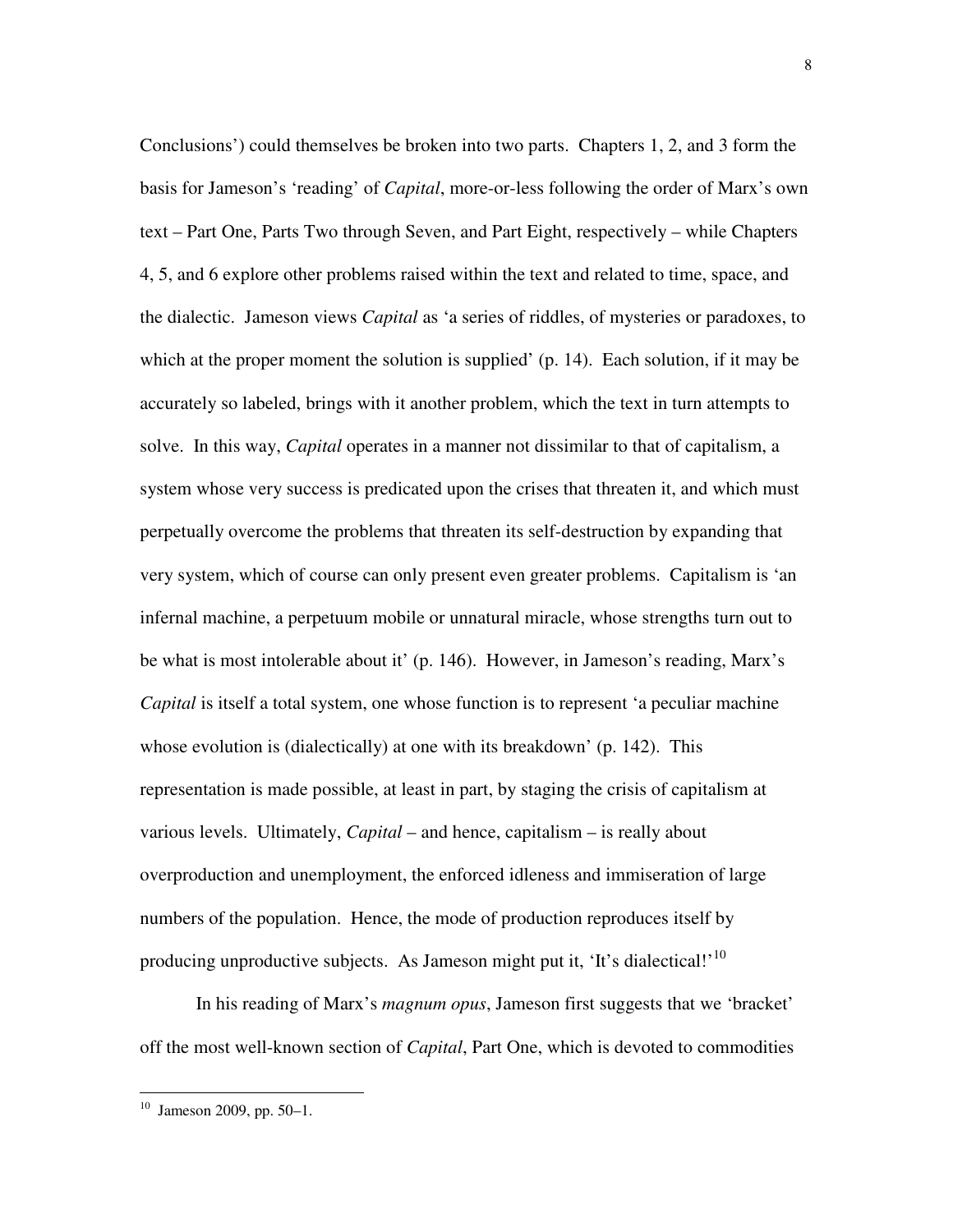and money, and which elaborates the theory of alienation and reification. Jameson acknowledges Louis Althusser's view that Part I should only be read afterwards, but Jameson's reason for separating this part from Parts Two through Seven (which Jameson takes to encompass 'the main body of *Capital*' [p. 14]) is not that he finds it too Hegelian or dialectical, of course, or that he worries that the philosophical jargon is inappropriate. Rather Jameson argues that Part One forms its own, self-contained and complete treatise, comparing it to an overture, specifically Wagner's *Das Rheingold*, the opera conceived as an introduction to the tripartite *Ring*.

 This is not to say that Jameson then ignores Part One; on the contrary, the longest chapter in *Representing Capital* is devoted to it. But Jameson finds that Part One, like Part Eight (on primitive accumulation) in a different way, 'stages something like capitalism's pre-history'<sup>11</sup> by focusing on commodities and money but not yet exploring how these become capital. According to Jameson, Part One of *Capital* is really 'an immense critique of equation' as such (p. 23). There Marx explores the great mysteries of the market, in which exchange or circulation presupposes a play of equivalences – this commodity is worth that much money, this much labor-time equals that much wage, and so on – and the opposition of quality and quantity (also sometimes known as use-value and exchange-value) become the structural coordinates of the system as a whole. The mathematical abstractions of quantitative exchange are opposed to the existential, corporeal aspects of human time, and this then corresponds to both the fetishism of the commodity and alienation. By the end of Part One, as Jameson sees it, Marx has reached a sort of dead end, mired within a realm of exchange or circulation, thus limited to a

 $11$  2011a, p. 6.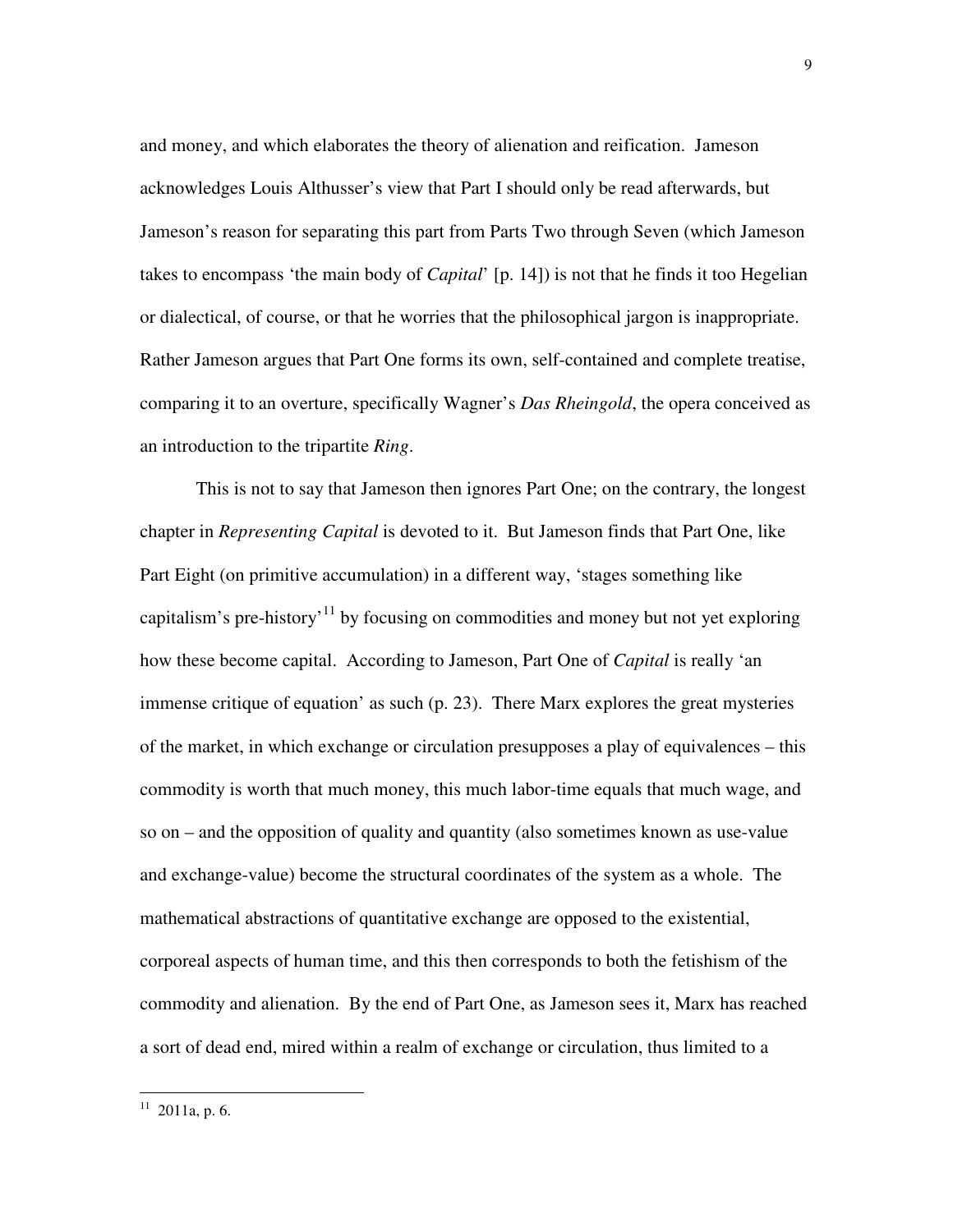market ideology that cannot explain the real dilemma of capital itself. Money cannot be the answer to the riddle of equivalence (money being, after all, a symptom, not the underlying cause), and the question becomes, *how do commodities or money become capital?*

 The answer, not surprisingly, will involve a special kind of commodity called labor-power, which makes possible surplus-value. To arrive at this point, Marx himself urges a change of direction:

The consumption of labour-power is completed, as in the case of every other commodity, outside the market or the sphere of circulation. Let us therefore, in the company of the owner of money and the owner of labour-power, leave this noisy sphere, where everything takes place on the surface and in full view of everyone, and follow them into the hidden abode of production, on whose threshold there hangs the notice, 'No admittance except on business.' Here we shall see, not only how capital produces, but how capital is itself produced.<sup>12</sup>

Of course, the time spent in that 'noisy sphere' is necessary, since labour-power (like all commodities) must have exchange-value, which by definition derives from the realm of circulation, as Jameson notes (p. 49). But, in accord with the labor theory of value already formulated by David Ricardo, capital cannot arise from these market-based transactions alone. Or, as Marx puts it in a dialectical fashion, 'Capital cannot therefore

<sup>&</sup>lt;sup>12</sup> Marx 1976, pp. 279–80.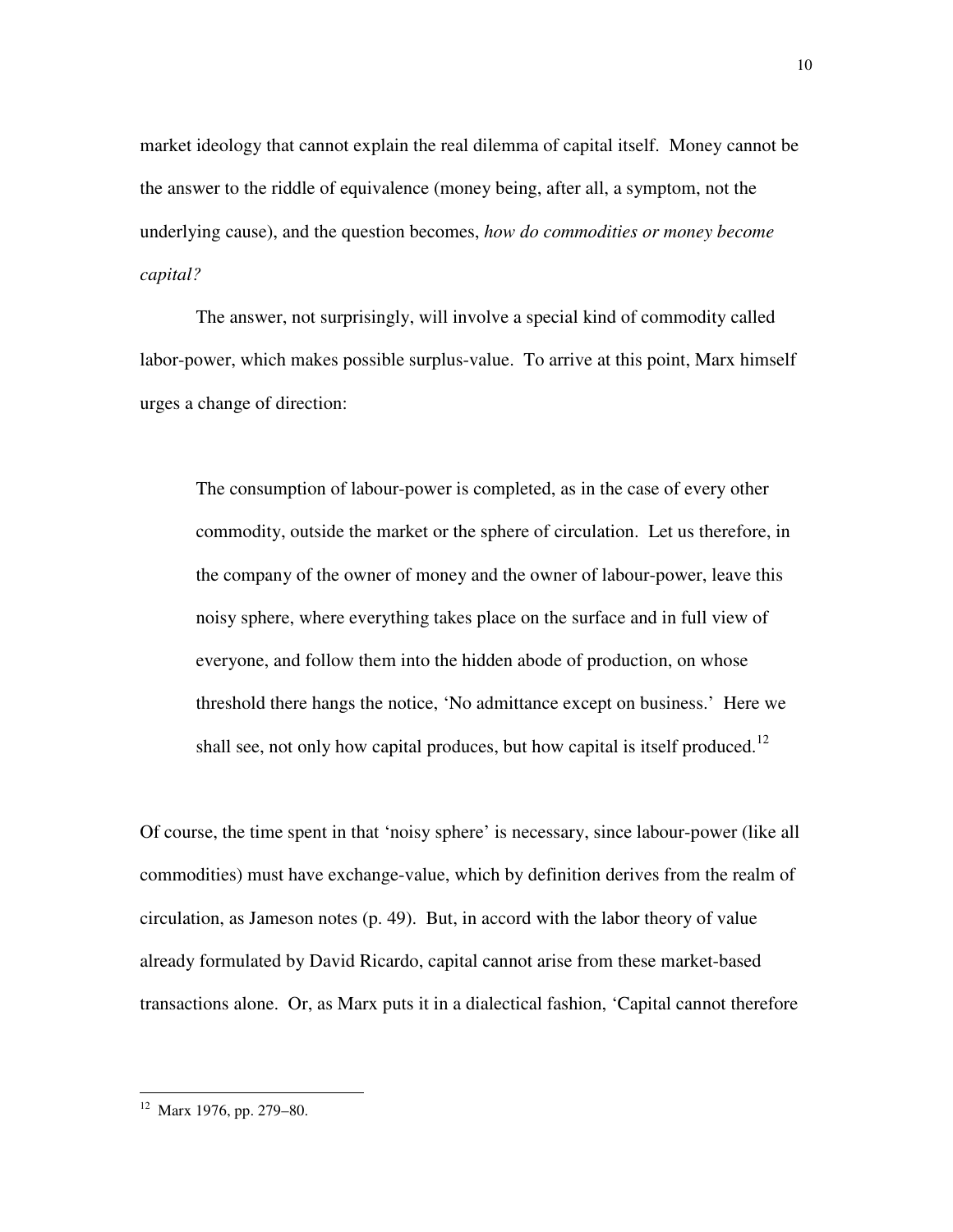arise from circulation, and it is equally impossible for it to arise apart from circulation. It must have its origin both in circulation and not in circulation.<sup>'13</sup>

 With the labor theory of value, implicit throughout but first mentioned in Part Three of *Capital*, the riddle posed in Part One – i.e., How can the exchange of equivalences yield a surplus value? – would seem to be solved. But, as Jameson continues his reading, this theory introduces temporality into the mix, and the discussion turns to matters of labour-time, the workday, and rates of profit. Further complications arise. If the capitalists want to maximize exchange value, which is generated by labourpower, why do the capitalists want to limit that labour-power? Also, what of the reforms (10-hour workday, e.g.) that legislatively limit labour-power? In the chapter of *Capital* devoted to 'Co-operation,' which Jameson calls 'the philosophical center' (p. 53) and 'the beating heart<sup> $14$ </sup> of the book, Marx exults in the productive power of collective labor, but ruefully acknowledges this socially productive labour-power as a 'free gift to capital' (p. 53).<sup>15</sup> From this point, Marx (in Jameson's rehearsal of the argument) goes into the monstrous or 'Cyclopean' machines that amplify labour-power even as they represent forces of further dehumanization, hence the 'morbid fascination which humans have classically felt for automata, robots, androids, and other humanoid mirror-reflections of the species,' as the science fiction enthusiast Jameson interpolates pointedly (p. 54).

 With Part Seven of *Capital* – the part Jameson takes to be the conclusion of the main body of the book – Marx introduces 'The General Law of Capitalist Accumulation,' which establishes that immiseration and unemployment are structurally constitutive of the

 $\overline{a}$ 

<sup>13</sup> Marx 1976, p. 268.

 $14$  See 2011a, p. 8.

<sup>&</sup>lt;sup>15</sup> The quote is from Marx 1976, p. 451.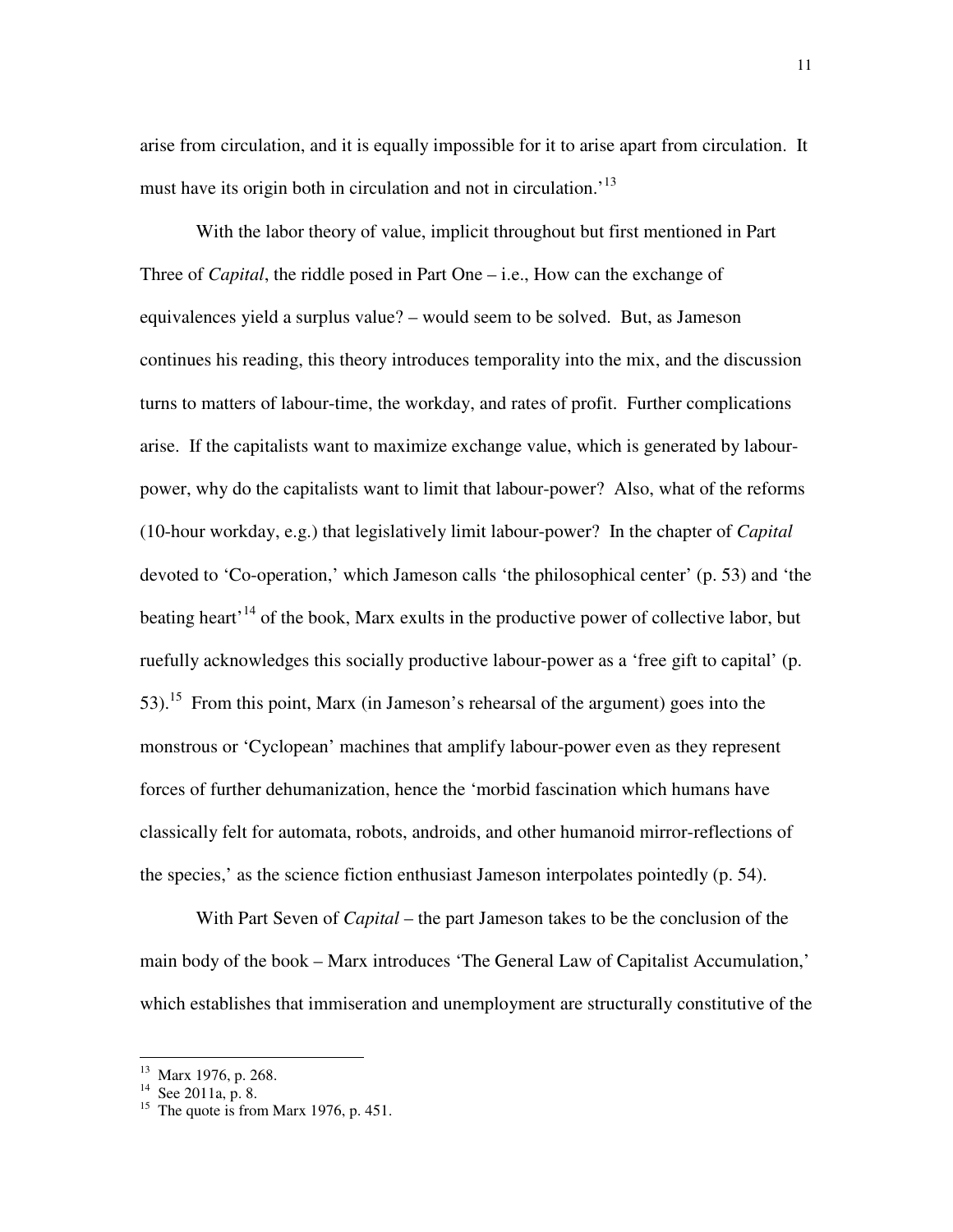capitalist system as such, rather than being mere by-products or coincidences. Noting that 'pauperism' and the increase in 'the absolute mass of the proletariat" and the increased size of "the industrial reserve army' (i.e., the unemployed), Marx literally underscores that '*This is the absolute general law of capitalist accumulation*.'<sup>16</sup> This is what Jameson takes to be the conceptual climax of *Capital*, and it is the foundation of Jameson's contention that *Capital* is not really 'about' labor or politics, but about unemployment.

 Jameson identifies two other narrative climaxes to *Capital*, which he labels heroic and comic. The first comes in the triumphant vision of a socialism that replaces capitalism, by whatever political means (Marx does not say how) but inexorably as a matter of economics (based upon the law of the falling rates of profits), as 'the expropriators become expropriated'  $(p. 89)$ .<sup>17</sup> Jameson adds that, a decade earlier in the *Grundrisse*, Marx had noted that this transformation 'would not really be on the agenda until the world market, and universal commodification, had become visible on the horizon' (p. 89). To this heroic and revolutionary image, Marx adds the comic one, in which he describes a wealthy British capitalist who moves to Western Australia with a large fortune plus 3,000 workers in tow; these workers promptly disappear into the bush, leaving him with no servants at all: 'Unhappy Mr. Peel, who provided for everything except the export of English relations of production'  $(p. 90)$ .<sup>18</sup> This comic vision, according to Jameson, seems to be embraced by the more anarchistic strategists of the Left, but offers no structural change to the capitalist mode itself.

 $\overline{a}$ 

<sup>16</sup> Marx 1976, p. 798.

 $17$  Quoting Marx 1976, p. 929.

<sup>18</sup> Quoting Marx 1976, p. 933.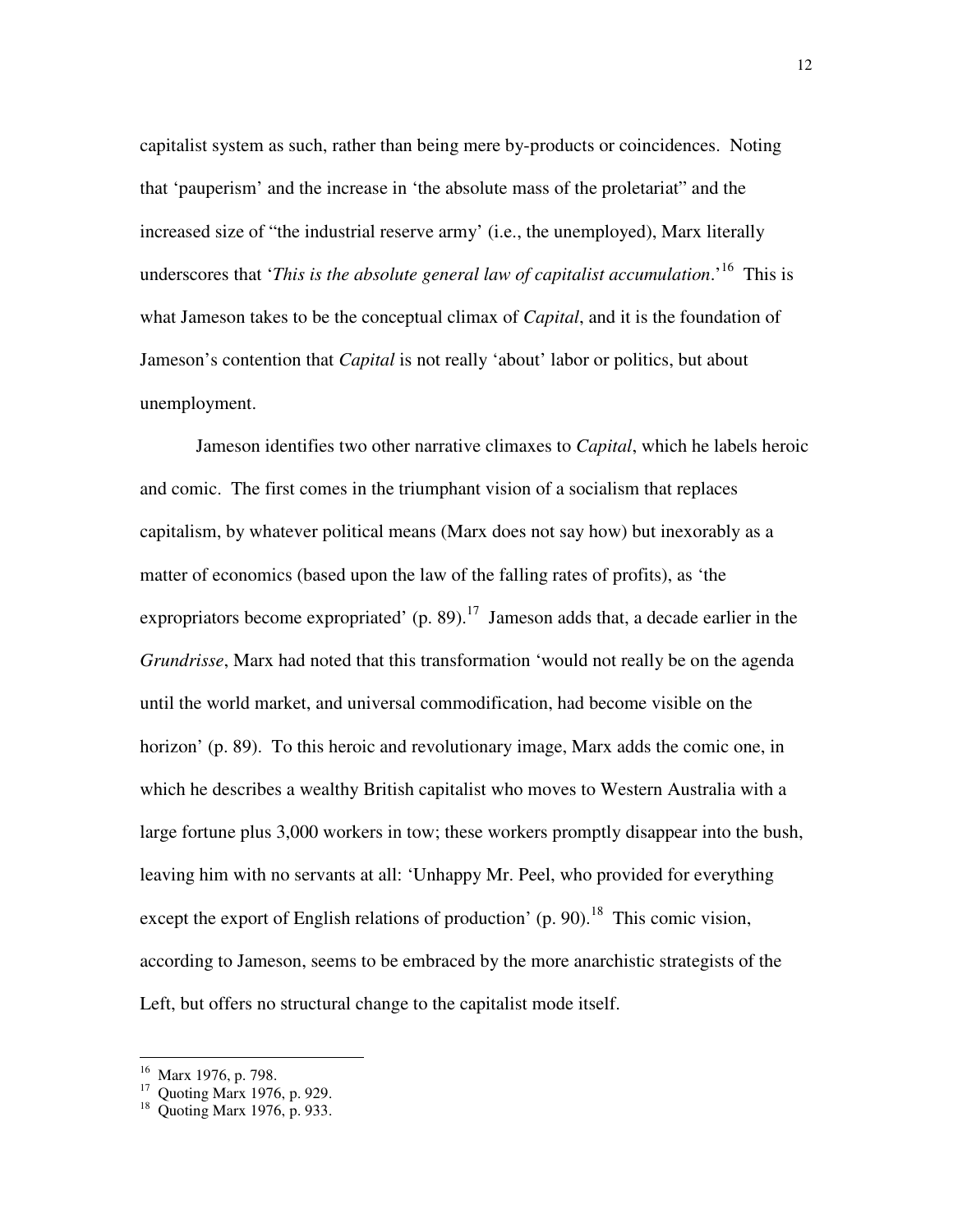This returns us to Jameson's point that *Capital*, and Marxism more generally, does not really offer a political theory. Instead, its purview is properly limited to economic theory. In Jameson's view, Marx himself for the most part avoids discussing political strategies, except that he is a strongly 'political animal' and his opportunism ('in the good, Machiavellian sense of the word')<sup>19</sup> allows him to embrace whatever seems to help at the time, be it trade unionism, legislative action, or revolutionary violence. However, much as Marx wishes to see the alleviation of suffering, Jameson argues that the political strategies can only ultimately reform the capitalist system; as with social democracy or liberal reforms, such politics leads to the improvement of living conditions under capitalism, but not any actual overcoming of capitalism. As he put it in 'A New Reading of *Capital*,' 'Socialism is capitalism's dream of a perfected system. Communism is that unimaginable fulfillment of a radical alternative that cannot even be  $d$ reamt.<sup>20</sup> This echoes Jameson's theory of Utopia, in which the utopian impulse is less a matter of imagining some future ideal state and more a representation of our own imaginative limits.<sup>21</sup> Understandably, however, some readers might wonder how this economic theory allows for any sort of political action that is not thwarted or co-opted in advance.

 Jameson's argument will undoubtedly have its own critics. His reading of *Capital* is certainly selective, and much of what he gleans from its pages is placed in the service of a rather Jamesonian argument that ends up on the not unexpected terrain of postmodernity and globalization. Thus might certain proponents of Marx and *Capital*

 $\overline{a}$ 

<sup>19</sup> Jameson 2011a, p. 10.

 $20 \text{ Jameson } 2011, \text{ p. } 13.$ 

 $21$  For the most complete elaboration of his theory of Utopia to date, see Jameson 2005.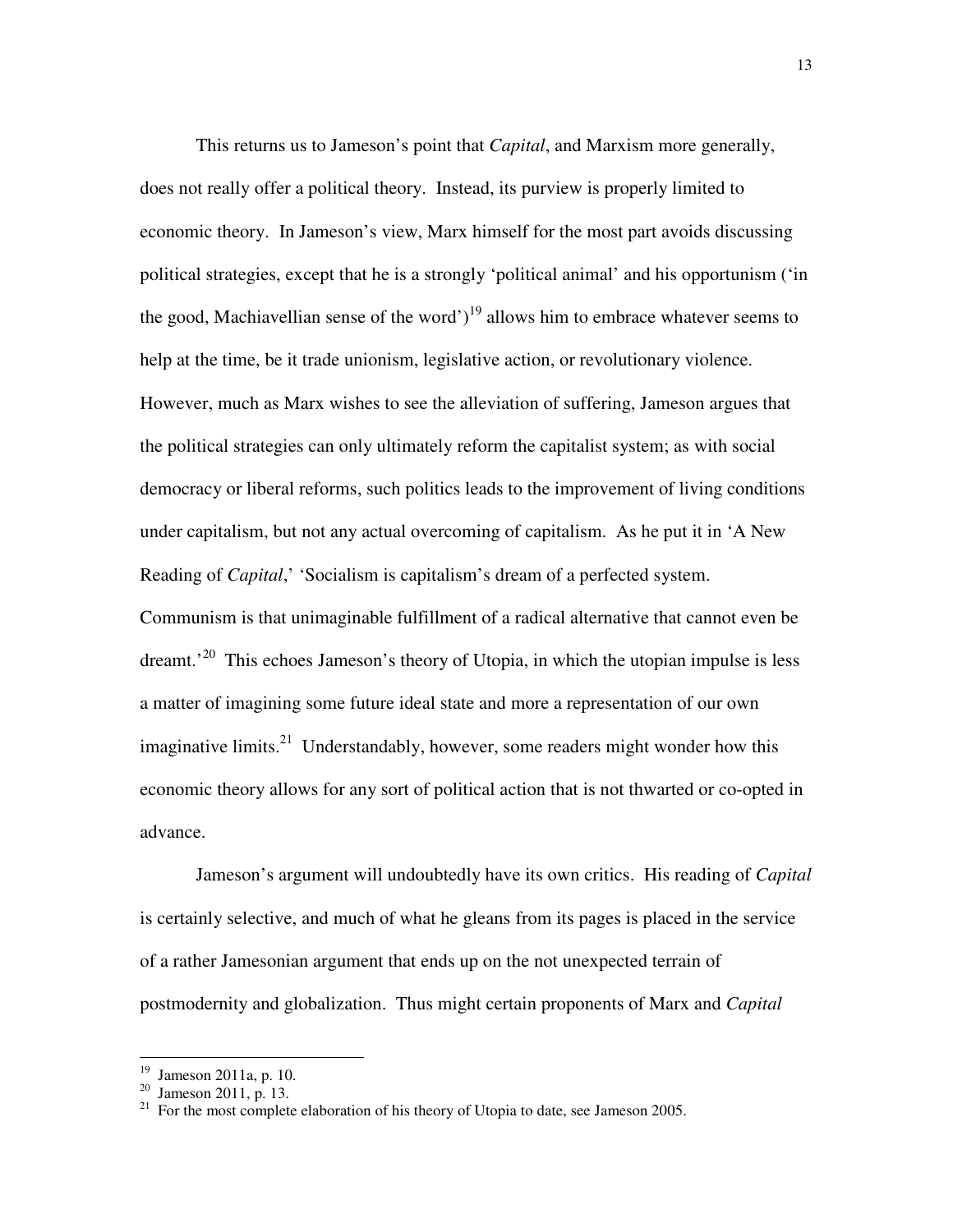have cause for complaint. Detractors could point out that Jameson has managed to give *Capital*, Volume One, the 'sacred text' treatment, rarely criticizing Marx at all, and even then mostly justifying Marx's positions. At the end, *Representing Capital* takes on contemporary versions of anarchism, social democracy, and other ostensibly Leftist partisans. A common complaint about Jameson among these critics, as among otherwise sympathetic Marxists, could be voiced again here: that Jameson allows no room for political action, since he imagines capitalism as a total system that can only be overcome in its totality by a totally different system. Indeed, often Jameson's tone – like Marx's, at times – seems strangely optimistic, as if the self-destructive tendencies within capitalism are at any moment capable of bringing down that system and opening up the space for a utopian alternative, even if this cannot be imagined by us, who are, after all, conditioned by the historical circumstances of our own time. Some might argue that 'representing capital' is not enough.

 Nevertheless, Jameson's *Representing Capital* is a valuable contribution to Marxist theory, and it offers an intriguing argument complementary but rather different from other recent studies, such as David Harvey's *A Companion to Marx's 'Capital'* or Terry Eagleton's *Why Marx Was Right*. It also helped to round out the view of Jameson's own project, as it highlights his view that 'representation' itself is the crucial concern of Marxism in the age of globalization, postmodernity, or late capitalism. Here Jameson suggests that the simultaneously complete and unfinished book that is *Capital* also does manage to represent (in a total and yet open-ended fashion) the reality of capital itself: 'we can grasp the mechanism of capital as both a structure and an open-ended historical development at one and the same time'; hence, 'capitalism's structure can be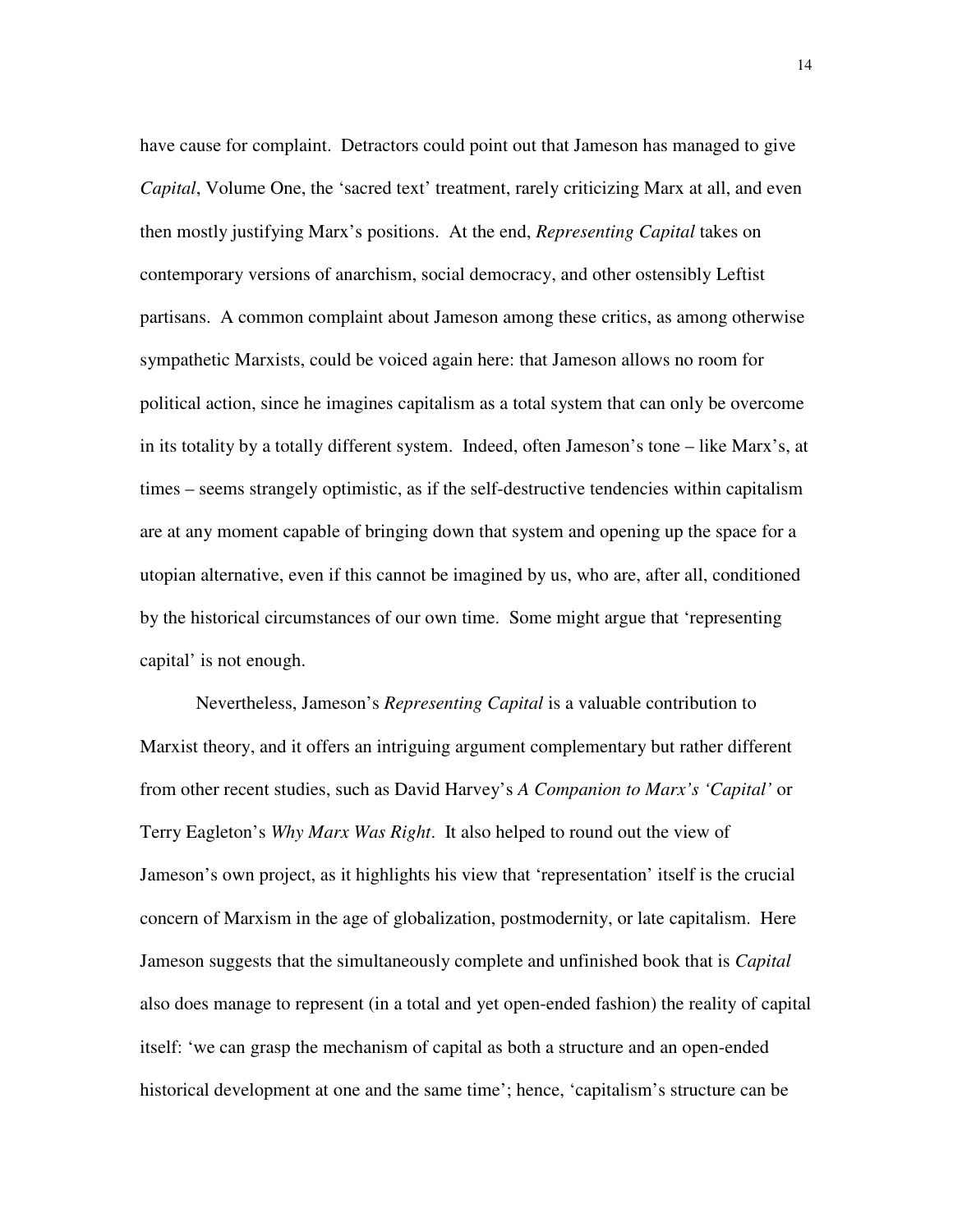compared to a Rube Goldberg machine, always on the point of breaking down, and repairing itself by adding new and Ptolomaic "axioms" … which make it ever more unwieldy and dysfunctional' (p. 62). In Jameson's assiduously reflexive vision of the dialectic, a similar process occurs in our attempts to map this totality. Like Marx's *Capital*, Jameson's own *Representing Capital* becomes a machine that generates its own 'boundaries and lines of flight simultaneously' (p. 61–2), conclusively leaving matters for further discussion and presenting vistas of terrains subject to future exploration.

Reviewed by Robert T. Tally Jr.

Texas State University

robert.tally@txstate.edu

## **References**

Eagleton, Terry 2011, *Why Marx Was Right*, New Haven: Yale University Press.

Harvey, David 2010, *A Commentary on Marx's* Capital, London: Verso.

Jameson, Fredric 1971, *Marxism and Form*, Princeton: Princeton University Press.

Jameson, Fredric 1981, *The Political Unconscious: Narrative as a Socially Symbolic Act*, Ithaca: Cornell University Press.

Jameson, Fredric 1991, *Postmodernism, or, the Cultural Logic of Late Capitalism*, Durham: Duke University Press.